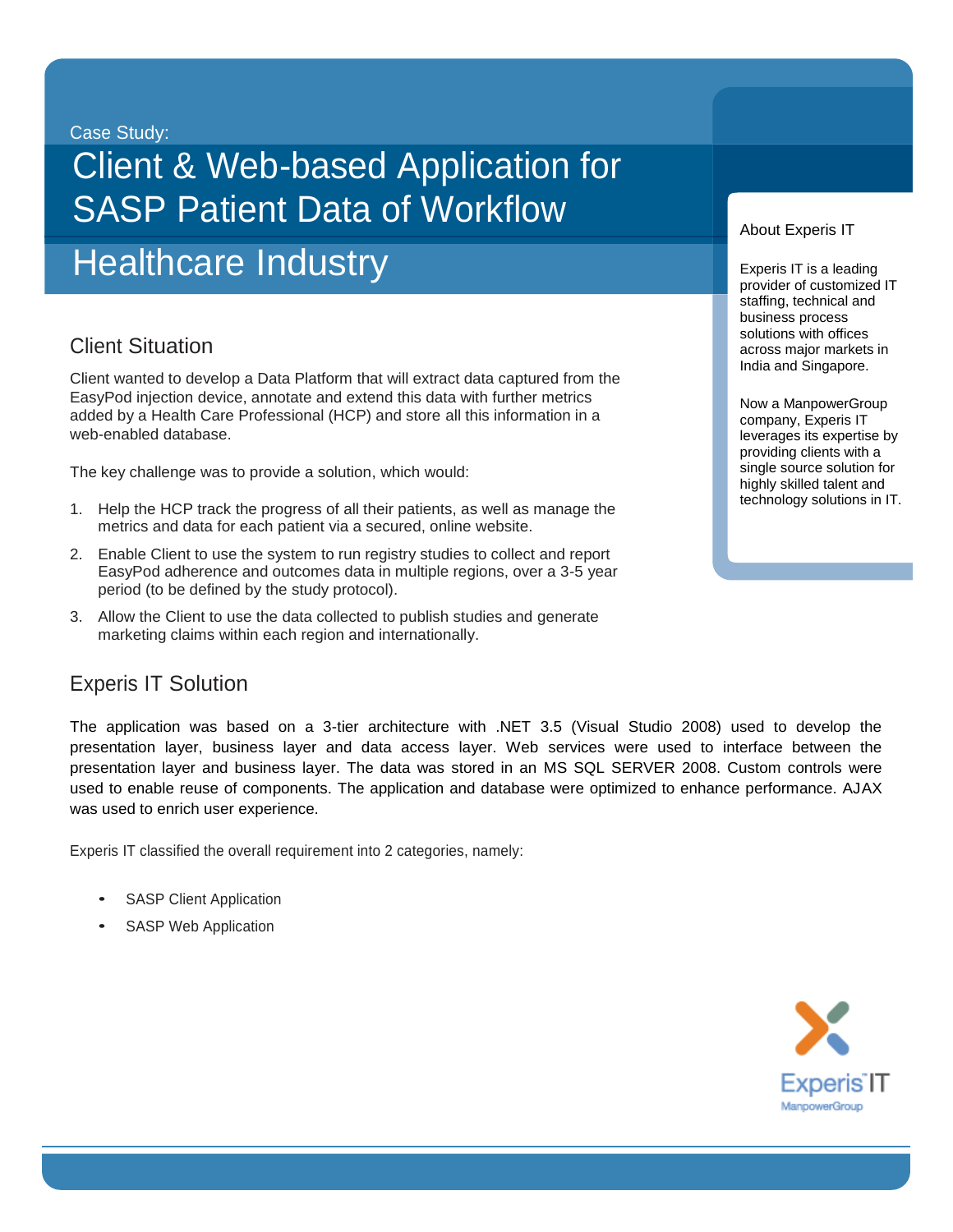#### SASP Client Application

The SASP client application refers to the desktop application needed to be installed in individual HCP's PC. This would be a windows based application, which would be launched when a HCP docks the EasyPod device and transfers the patient data from the existing ECK application. The process would begin with the HCP logging in the SASP application. On successful authentication, the SASP application would follow three alternative process flows, depending on the EasyPod device that has been docked.

- a) **New Device & Patient Not in SASP** The HCP would be required to enter the patient's name, and then complete a consent gathering process. Once consent is obtained, the EasyPod adherence data would be uploaded and the HCP would be transferred online and asked to enter all the required *non-identifiable* details for the patient. The HCP would then enter patient outcome data i.e. height, weight, bone age, tanner stage.
- b) **New Device & Existing Patient already in SASP**  The HCP would be asked to link the new EasyPod to an existing patient record, and then the EasyPod adherence data would be uploaded, the HCP would be transferred online and asked to enter patient outcome data i.e. height, weight, bone age, tanner stage for that patient.
- c) **Existing device associated with Patient in SASP** The HCP would be asked to confirm that the patient associated with the device is correct, and then the EasyPod adherence data would be uploaded, the HCP would then be transferred online and asked to enter patient outcome data i.e. height, weight, bone age, tanner stage for that patient.

In each of the process flows above, no data would be transferred until consent has been obtained for that patient. All patient data would be encrypted and transferred to the remote database using Secured Socket Layer (SSL) as the transport channel.

#### SASP Web application

The SASP web application refers to the website and all web screens that any registered user of the SASP can access. Access to all areas of the SASP site would be strictly controlled via User Account Control (UAC), which was managed in the system via the Administration module.

The three key areas of the v1 web application are:

- a) **HCP Dashboard & Reports** HCP users would always be directed to a special area of the SASP that would allow them to manage all aspects of their SASP patient data. This section of the site would contain patient listings, ability to select and open any individual patient file, functionality to edit patent data online (including both patient set up data such as birth height etc, and outcome data such as current and historical weight, Tanner Stage etc) and functionality to view patient data and reports. The reports available to the HCP are detailed under SASP-FS-WB1 - VIEW BMI REPORT and SASP-FS-WB02 - ADHERENCE REPORT later in this document.
- b) **MS Bio Statistician Aggregate Reports** Both Partizan System Administrators and MS Bio Statisticians would be able to view the four aggregated patient data reports as requested by MS in September. These reports are detailed under SASP-FS-WB03 MS Bio Stat reports later in this document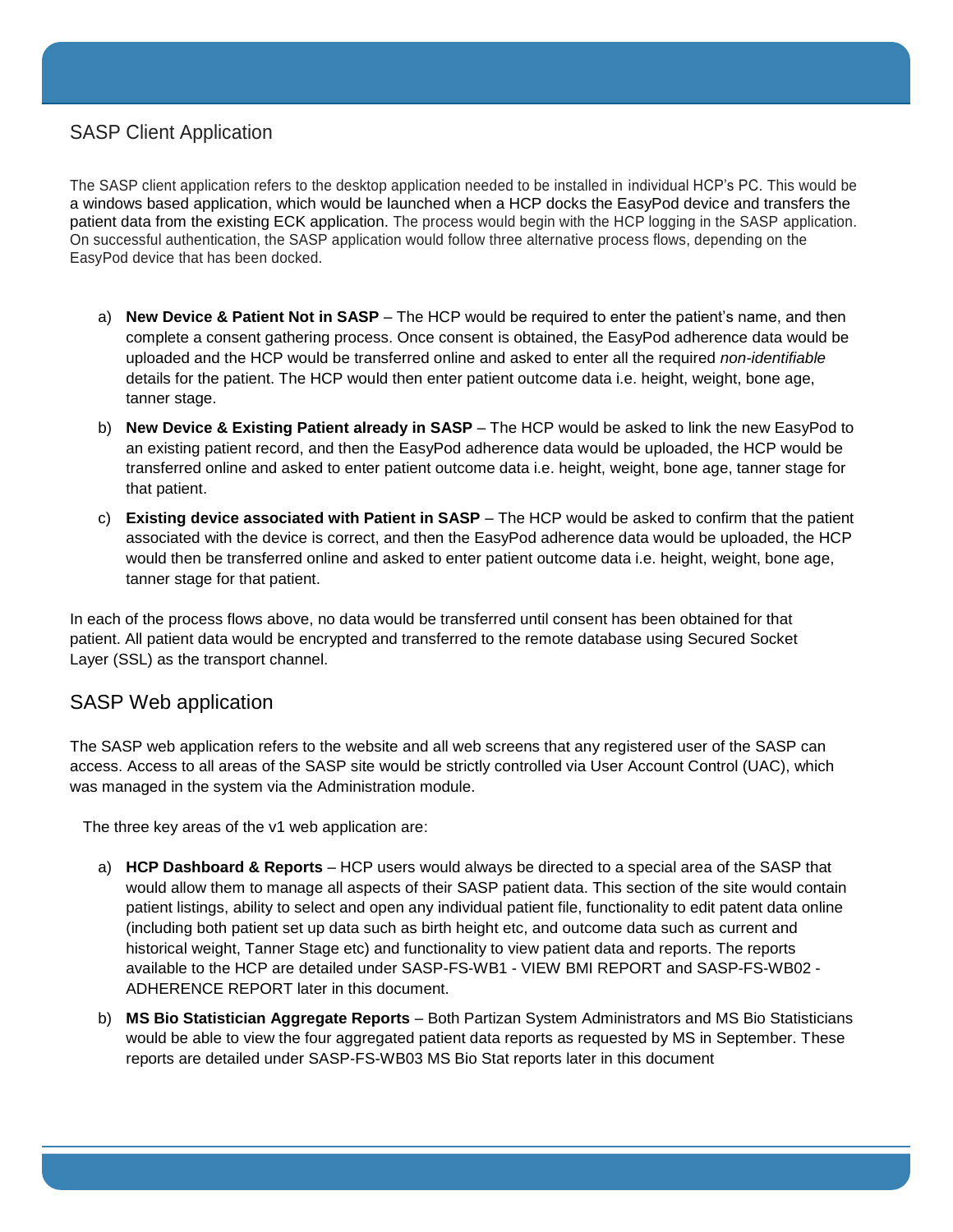c) **Administration Module** – In SASP v1, this would only be accessible by users assigned to the Partizan System Administrator (PSA) role. This section of the site would contain tools and screens that allow the PSA to configure and manage the SASP system; including creating and managing users, assigning and managing user security groups, creating, and managing Sites.

## Technology Specifications

Experis IT developed and deployed the Workflow applications using the following technology and services platforms:

| <b>Particulars</b>      | <b>SASP Client Application</b>                                                           | <b>SASP Web Application</b>                                   |  |
|-------------------------|------------------------------------------------------------------------------------------|---------------------------------------------------------------|--|
| <b>Operating System</b> | Windows XP Professional,<br>Windows 2008 Server<br><b>Windows Vista Business Desktop</b> |                                                               |  |
| <b>Framework</b>        | Microsoft .Net 3.5                                                                       | Microsoft .Net 3.5                                            |  |
| Language                | C#                                                                                       | C#                                                            |  |
| <b>Web Server</b>       |                                                                                          | IIS 7.0                                                       |  |
| <b>RDBMS</b>            |                                                                                          | MSSQL Server 2008 Standard                                    |  |
| <b>Browser</b>          |                                                                                          | IE 6 and above, Firefox 3.0 and<br>above (to current release) |  |

#### Sample Screenshots

| Connect Desktop Application                                            | ÷ |  |
|------------------------------------------------------------------------|---|--|
| connect<br>$\blacksquare$ Login                                        |   |  |
| Healthcare Professional Login                                          |   |  |
| HEALTHCARE PROFESSIONAL LOGIN<br>tim<br>User Name<br>xxxxx<br>Password |   |  |
| Confirm<br>Cancel                                                      |   |  |
|                                                                        |   |  |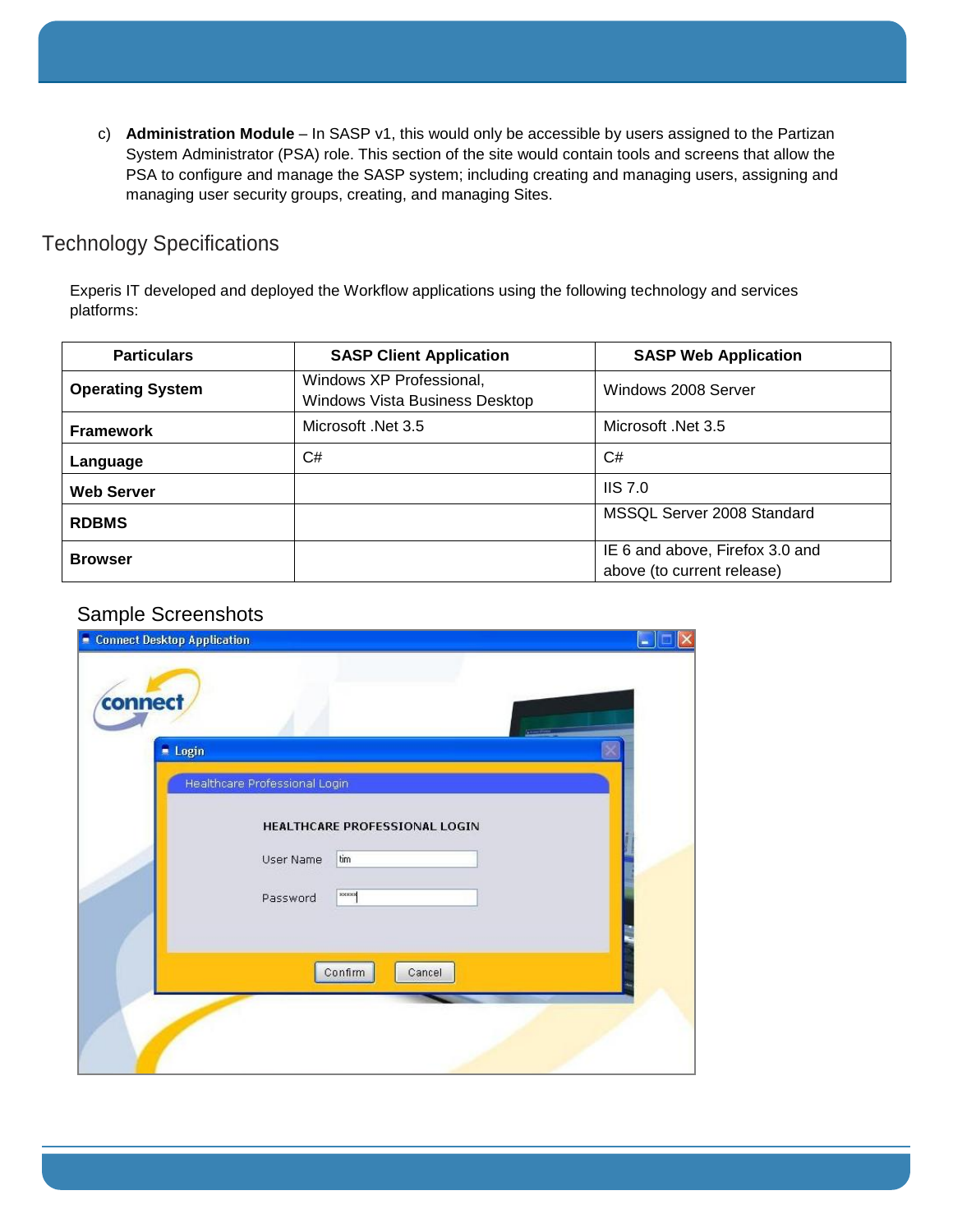| <b>E</b> Connect Desktop Application |                                                                                                                  |  |
|--------------------------------------|------------------------------------------------------------------------------------------------------------------|--|
| connect                              |                                                                                                                  |  |
|                                      | - Please Select a Patient                                                                                        |  |
|                                      | New easypod™ Device                                                                                              |  |
|                                      | PLEASE SELECT A PATIENT FOR THIS DEVICE<br>--- Please select-<br>or<br>$\boxed{\triangle}$ This is a new patient |  |
|                                      | Confirm<br>Cancel                                                                                                |  |

| <b>DUSER LOGIN</b> |                  |  |                                                      |
|--------------------|------------------|--|------------------------------------------------------|
| User Name          |                  |  |                                                      |
| Password           |                  |  | <b>Decision</b><br><b>Nectar</b><br><b>DIS</b><br>90 |
|                    | Forgot Password? |  | <b>WHEN</b>                                          |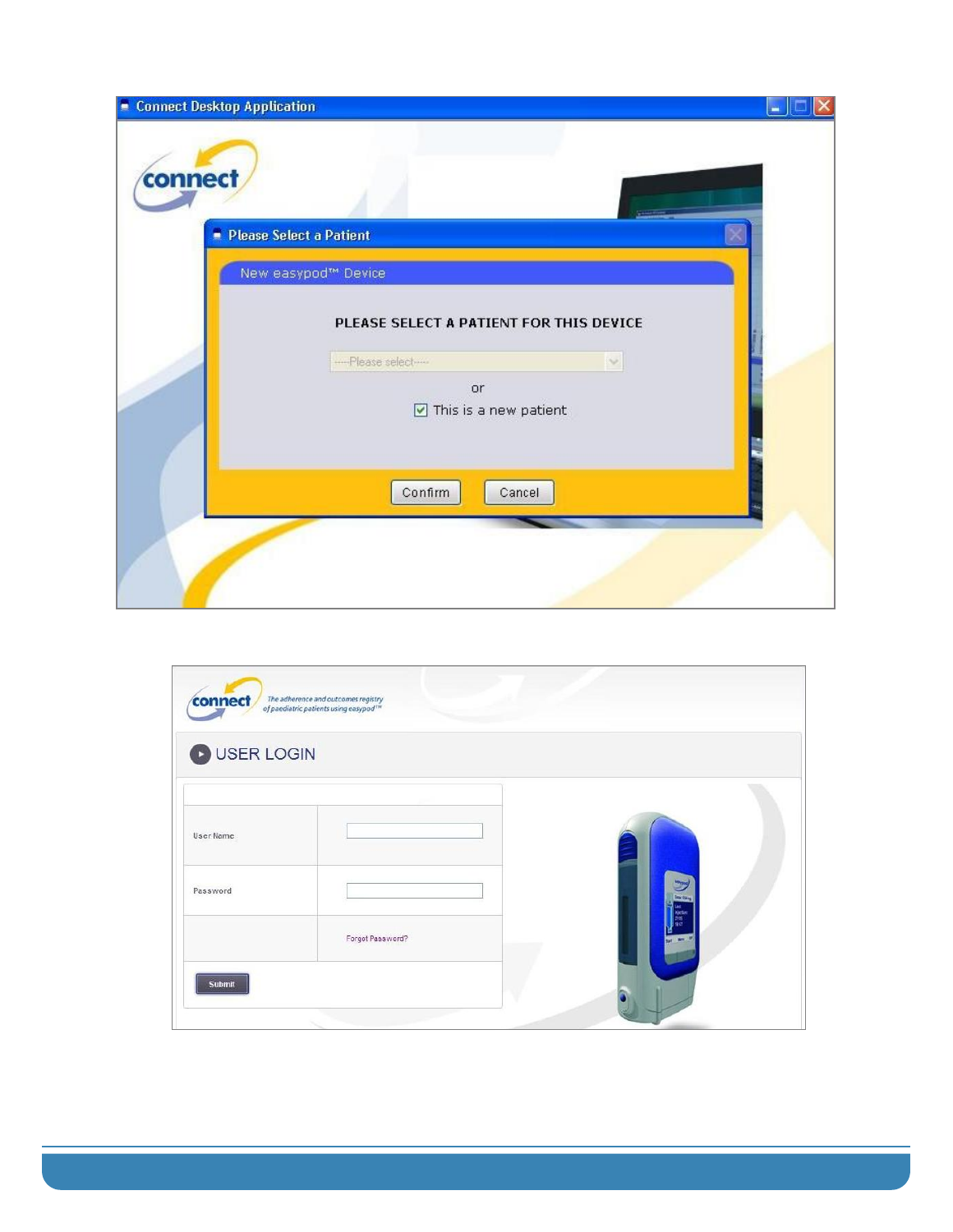| connect                 | The adherence and outcomes registry<br>of paediatric patients using easypod <sup>114</sup> | <b>Healthcare Professional Dashboard</b> |                              |                  | Change password<br>Last Patient: 10004-0002-0000016-ER<br>Last Patient Date / Time: 30-Nov-2009 09:49 AM | Sign Out<br>Reset      |  |
|-------------------------|--------------------------------------------------------------------------------------------|------------------------------------------|------------------------------|------------------|----------------------------------------------------------------------------------------------------------|------------------------|--|
| <b>SITE INFORMATION</b> | * Denotes incomplete / No data *                                                           |                                          |                              |                  |                                                                                                          |                        |  |
| Name:<br><b>MS Lyon</b> |                                                                                            | Patients Enrolled In The Registry        |                              |                  |                                                                                                          |                        |  |
| Address:                |                                                                                            |                                          |                              |                  |                                                                                                          |                        |  |
|                         | Name                                                                                       | <b>Last Visit</b>                        | % of performed<br>injections | Reports          | Data                                                                                                     | <b>Patient Details</b> |  |
| <b>HELP LINKS</b>       | 10004-0002-0000010-AM                                                                      | 29 Nov, 2009                             | 11                           | Adherence   BMI  | Profile A   Auxiological                                                                                 | 4 Years, Female        |  |
| User Manual             | 10004-0002-0000016-ER                                                                      | 30 Nov. 2009                             | 58                           | BMI<br>Adherence | Profile A   Auxiological                                                                                 | 0 Years,               |  |
| FAQs                    |                                                                                            |                                          |                              |                  |                                                                                                          |                        |  |

# Logical System Flow